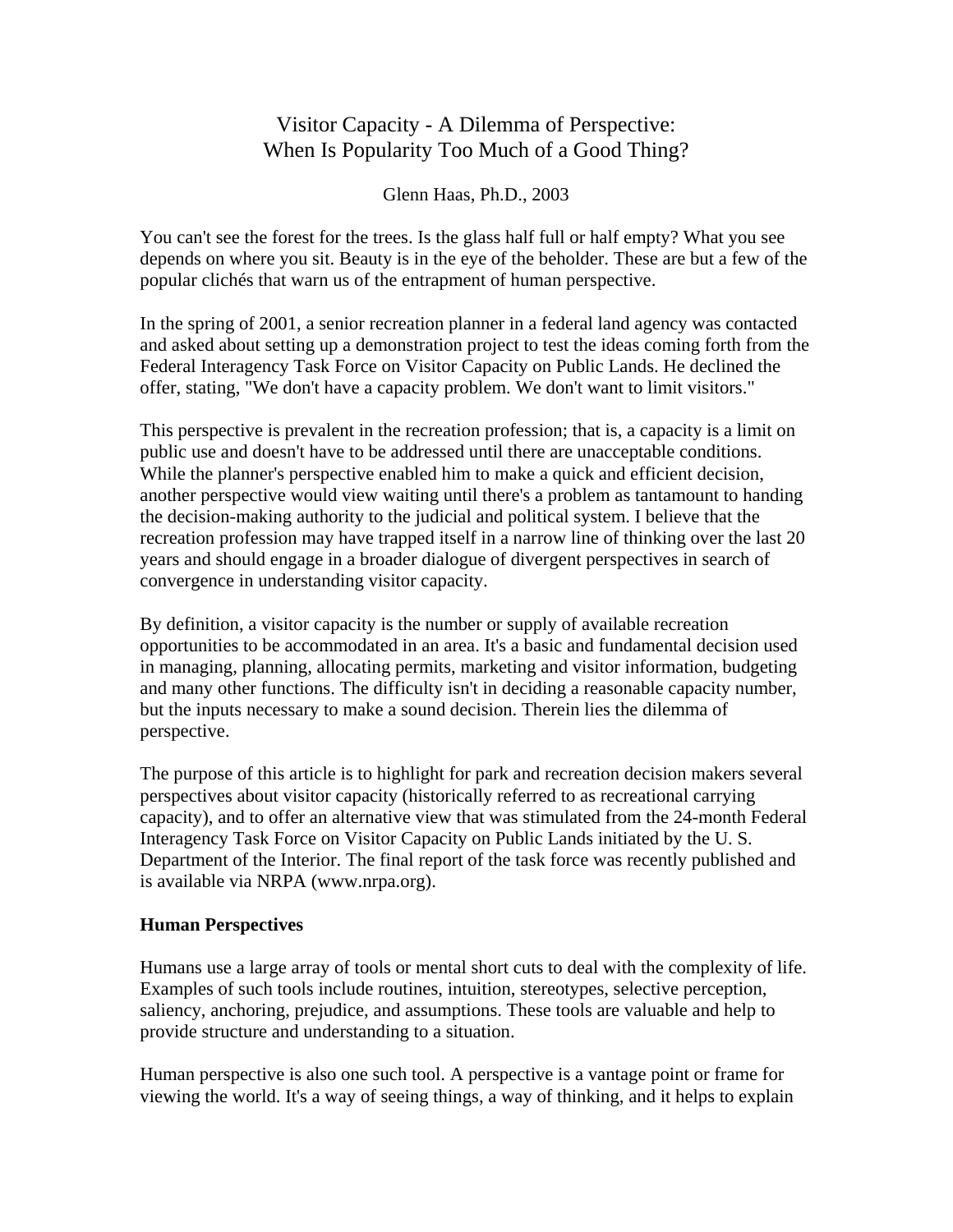"where one is coming from." It's a person's reality, shaped by countless factors such as parents and friends, childhood history, religion, academic background, professional experience, personal motivations, biases and personality traits. Perspectives will often vary among individuals, but may also become institutionalized by large affinity groups, communities, professions, businesses and agencies.

Unfortunately, a perspective provides only a partial view of reality, and therein lies the trap. Human perspective has been referred to as the "mother of all biases," the giant short cut of the mind that can lead us astray, and a decision-making pathogen. Each of us is entrapped by a vantage point that doesn't permit seeing the totality of a situation. The danger lies in the fact that incomplete and imperfect information may lead to poor decision making.

Decision science reminds us that to be forewarned is to forearmed, and advocates multiframing (deliberately examining a situation from many perspectives). Decision situations take on a new reality when examined from multiple perspectives, much like viewing a piece of sculpture or the Grand Canyon from different vistas and at different times of day. Multiframing involves deliberately considering counsel from people with maximally different perspectives; multiframing is contrary to the human tendency to seek counsel only from those with similar perspectives.

Ironically, whereas diversity of perspective can be an obstacle and inconvenience to efficient decision making, it can also enrich and lead to more effective and better decisions. The following section offers an alternative perspective on visitor capacity in the hope of stimulating a broader dialogue to help advance the profession's understanding and use of this important management tool.

## **Visitor Capacity Perspectives**

There are numerous dilemmas of perspective associated with visitor capacity. This article discusses several key ones identified in the deliberations of the task force and briefly mentions others for future deliberation.

There are two dilemmas associated with the question, "A capacity for recreation `what?'" First, the concept of capacity in the literature has been applied to many elements, such as recreation activities, design capacity, psychological capacity, biological capacity, administrative capacity, and transportation capacity. Does an area have one capacity or multiple capacities? Does a manager need to make one decision or multiple decisions? Much of the literature is discipline-specific, and offers the perspective that each element needs a separate number and decision.

An alternative perspective views a visitor capacity as an omnibus decision that duly considers all the relevant and important information in the course of making a visitorcapacity decision. In some instances, biological factors may be the defining consideration, while in others it would be design and psychological considerations.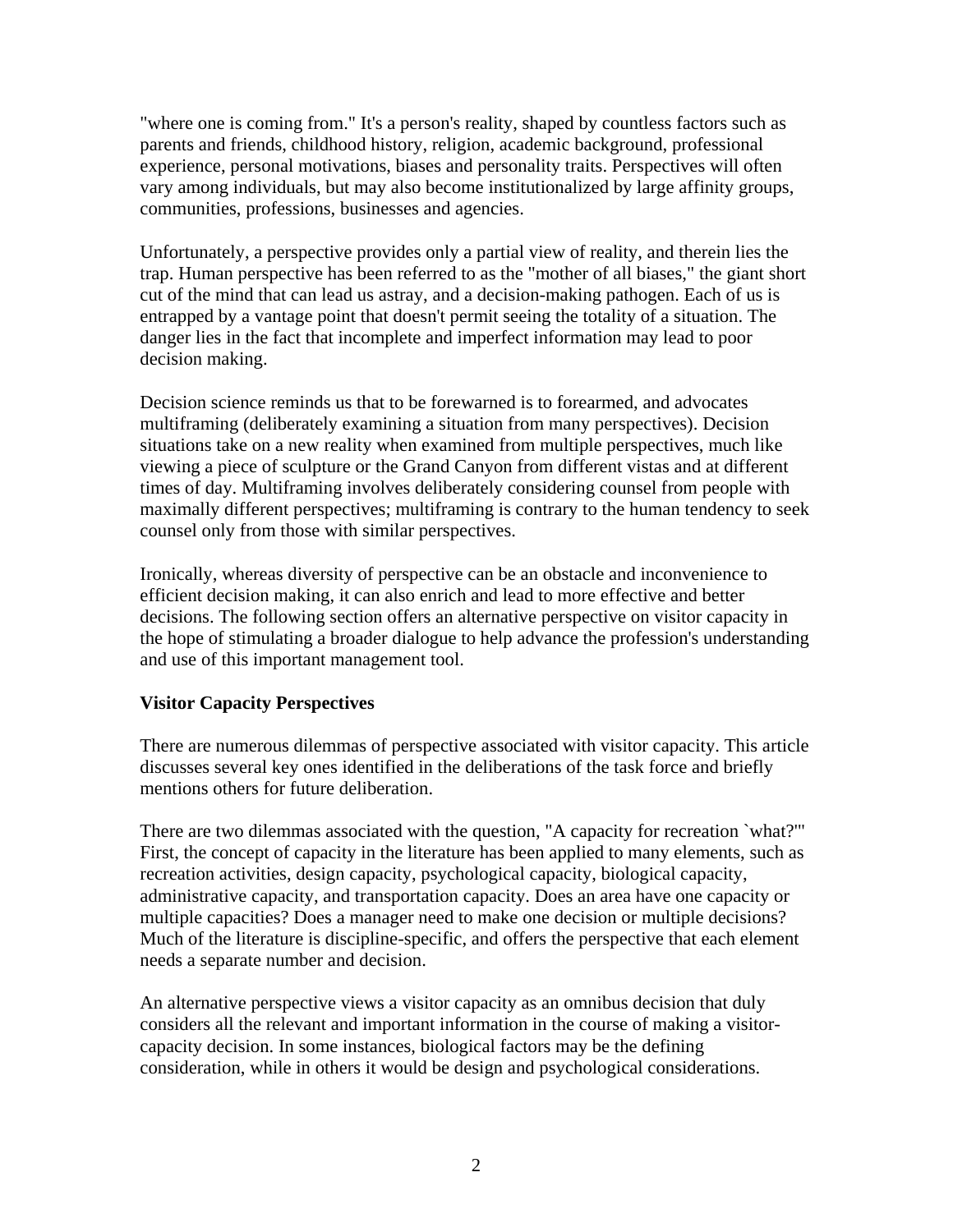Second, effective communication is stymied by capacity-related terms being used interchangeably and inappropriately. Some managers associate a capacity with a specific recreation activity, while others associate a capacity with a specific resource (e.g., wildlife, soil, water, sound, vegetation). Unfortunately, a profession-wide lexicon doesn't exist similar to those in the legal, engineering, and medical professions.

An alternative perspective integrates these terms in defining a visitor capacity as the number or supply of available "recreation opportunities" to be accommodated in an area. A recreation opportunity is commonly defined in the recreation profession as the opportunity for a person to participate in a particular recreational activity in a specific setting to realize a preferred type of experience and subsequent benefits. Agencies manage recreational activities and settings as the inputs to recreationists consuming an experience, and with society gaining the benefits of a healthy and active outdoor recreation citizenry.

It should go without saying that there's a connectedness of recreational activities, settings, experiences and benefits. It's not sufficient to make a visitor capacity decision for a single recreation activity or a specific resource consideration, such as soil compaction or wildlife disturbance. Rather, there's a need to be more comprehensive and consider all the important factors that constitute the desired recreation opportunity that the area is being managed to provide. In other words, a thorough description of the desired recreation opportunity for an area is a prerequisite to visitor-capacity decision making.

#### **The Clarity of Management Objectives**

The Wildland Planning Glossary defines a management objective as a clear unambiguous statement that contains desired outcomes, a time period for accomplishment, verifiable and measurable factors or standards of quality, quantity, and cost, and a responsible person. Most management plans don't contain objectives that meet these definitional characteristics.

One popular perspective is that management objectives should be broad and general to provide maximum discretion and authority, and little budgetary obligation and accountability. For many decision makers, this perspective is appealing and dominant.

An alternative perspective is that management objectives provide the specifications or contractual details between a decision maker and the American public. This perspective sees the greatest dilemma in addressing visitor capacity as the lack of clarity and detail in the recreation management objectives, often repeating general Organic Act language or language used in another plan. The objectives are absent of the detail and clarity afforded by the inclusion of indicators and standards and a full discussion of the desired recreation opportunity.

By way of a metaphor, the first perspective constructs a house by using general conceptual design drawing. The alternative perspective constructs a house by using a complete set of engineering drawings and specifications that meet or exceed the standards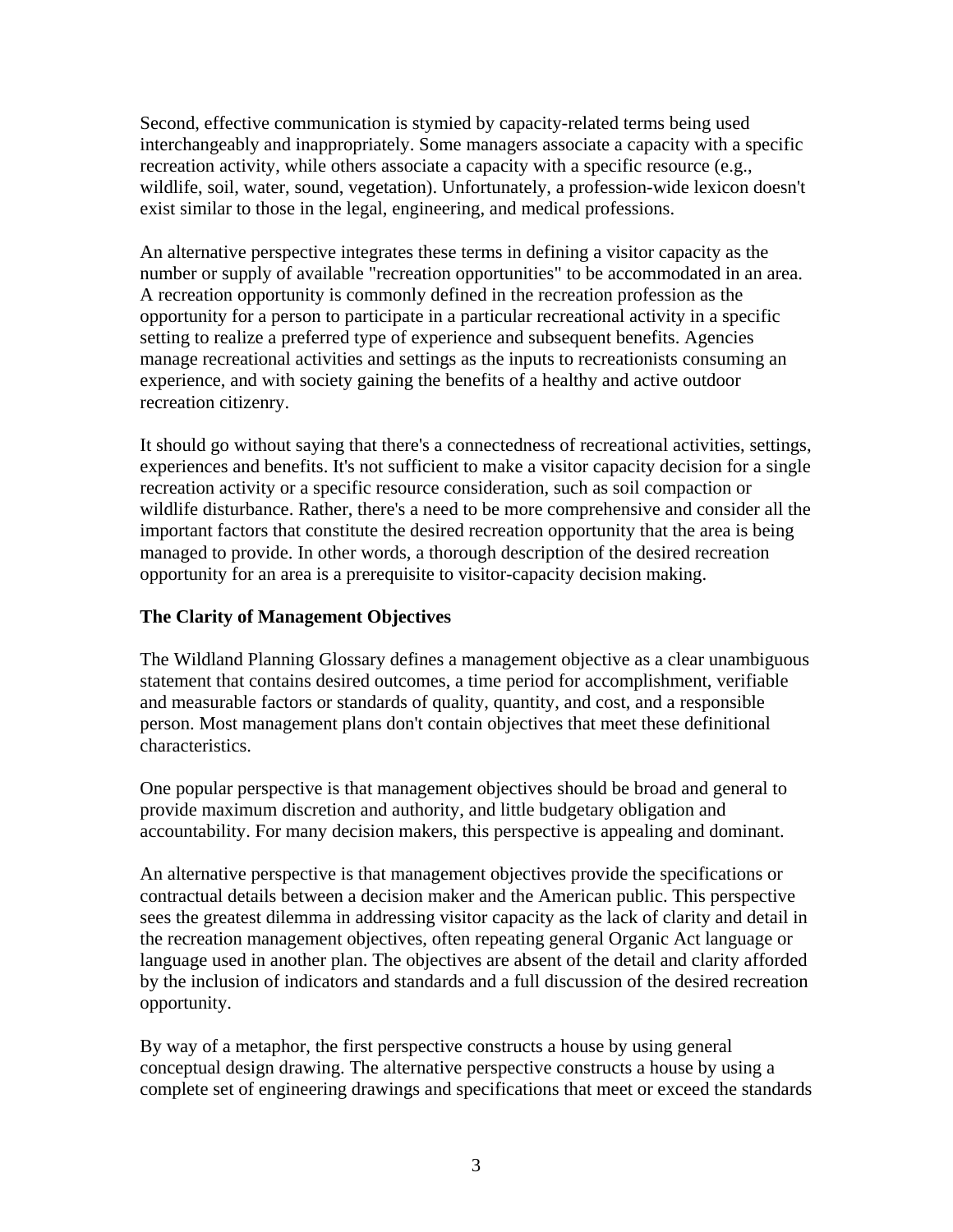of code. Stated otherwise, the latter perspective sees the devil not in the details, but rather in not being detailed.

#### **The Purpose of a Visitor Capacity**

For many managers and researchers, the only purpose of visitor capacity is for limiting public access. Many professionals don't view a capacity as the number or supply of available visitor opportunities to be accommodated in an area, nor as a decision that's separate and distinct from subsequent decisions about "limiting" public access.

Another perspective is that a visitor capacity has no purpose and that the concept should be dispatched from our profession.

The alternative perspective views the purpose of a capacity to be much broader, useful, and proactive than for limiting public access. The multiple purposes of a capacity are apparent from viewing its application in other facets of everyday life (e.g., restaurants, airports, golf courses, special events, classrooms, hotels, commercial fishing, annual timber cuts, air-travel operations, sport hunting, museums, amusement parks, manufacturing, bank loans).

## **A Scientific Finding or Administrative Decision**

There's a perspective among many managers, and perhaps some researchers, that a capacity decision can be scientifically determined. While the published literature has tried to dispel this myth, it remains prevalent. It's easy to find management plans where managers dispatch visitor-capacity decisions to a future time or person because of a desire for more science and a level of science absent of uncertainty. This perspective believes that, with enough science, a capacity will be revealed, thus negating the need for an administrative decision.

An alternative perspective is that a visitor capacity is a fundamental administrative decision. This perspective is based on 30 years of recreation science, which confirms that the relationship between recreation use and resource change is complex and multidimensional, and defies predictability.

Former Forest Service Chief Jack Ward Thomas has stated, "For not only are ecosystems more complex than we think--they are more complex than we can think." In the case of scientifically determining a visitor capacity, one is challenged to understand the human mind as well as natural ecosystems, a daunting task and compelling reason to diversify the recreation science efforts to include the field of decision science and how to improve our ability to make principled, reasoned, transparent and legally sufficient decisions.

A visitor--capacity decision is an administrative decision based on sound professional judgment. Sound professional judgment is defined as a decision that has given full and fair consideration to all appropriate information, is based on principled and reasoned analysis and the best available science and expertise, and is in compliance with applicable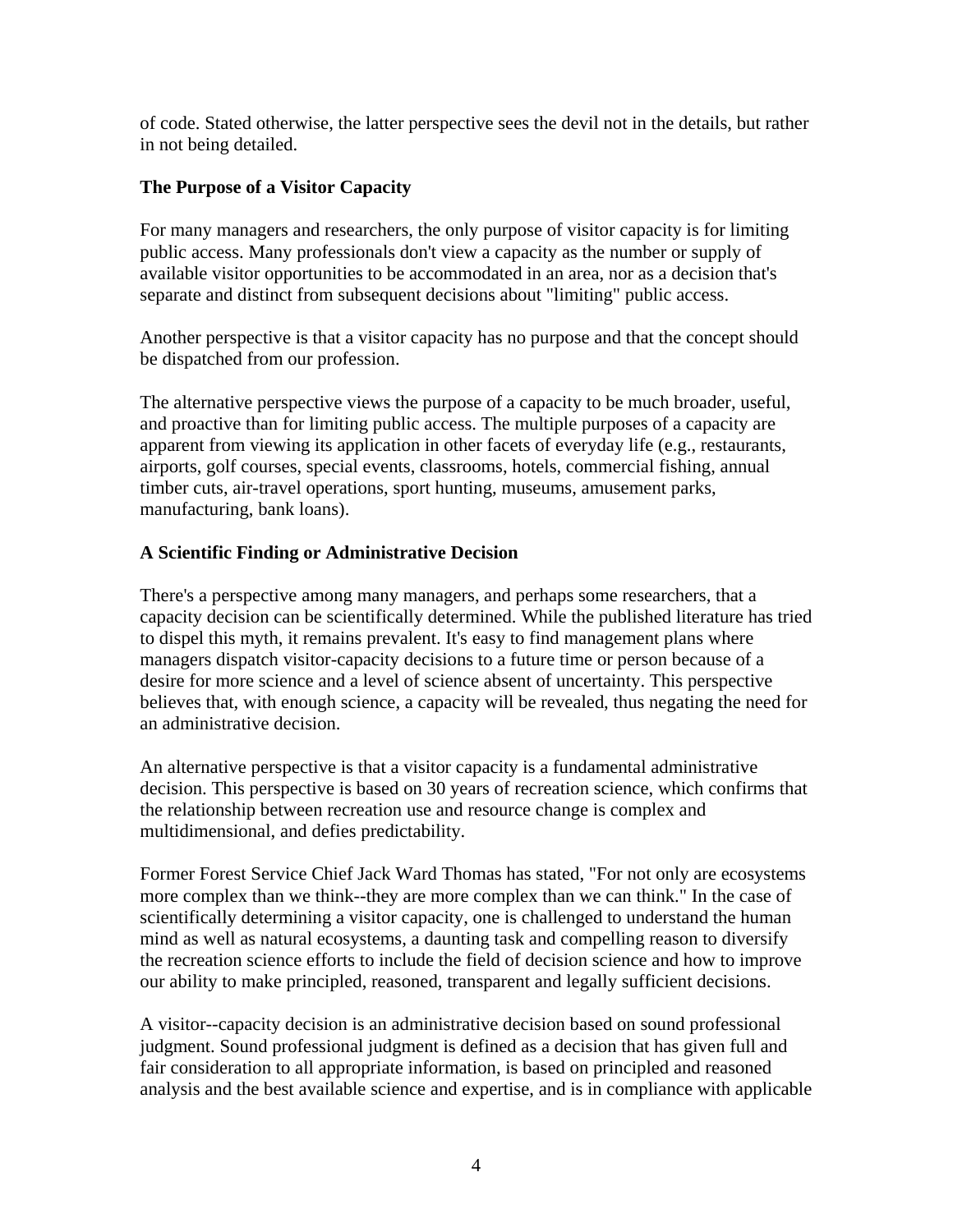laws. While science is an important input to capacity decisions, decision makers shouldn't be trapped by the illusion of scientific determinism or unreasonable certainty.

#### **The Illusions of Causality**

The most popular strategy today to address capacity is to establish indicators and standards for desired resource and social conditions, implement a field monitoring program, routinely compare current conditions to desired conditions, and take action to mitigate the use and users attributed to be the cause of any unacceptable changes. The limits-of-acceptable-change system is a widely known example of a monitoring-based strategy to address capacity.

For many managers, this approach is particularly attractive because it's believed to circumvent, postpone and even negate the need for making a visitor-capacity decision. This perspective argues that a scientifically defensible capacity number would be evident with the adequate monitoring of carefully selected indicators and standards, and fosters the perspective that the only purpose of a visitor-capacity number is to limit public access.

An alternative perspective sees the monitoring-based strategy as having considerable limitations. For example, one might question the logic that, if 30 years of scientific study tells us that the relationship between recreation use and resource change can't be scientifically determined under levels of relatively high experimental control, how can relationships be determined by field monitoring, given that monitoring is a much less rigorous scientific method. This alternative perspective recognizes the illusion of causality associated with field monitoring; that is, a major limitation of field monitoring is the difficulty of attributing what (who, when, why, how) is the cause(s) that led to unacceptable conditions. Furthermore, adequate science-based recreation monitoring programs are rare, owing to budgets, available personnel, needed competencies and higher priorities.

The cumulative effect of these limitations is imposed reactive capacity decision making, often in an atmosphere of controversy and emotion that can wreak havoc on sound decision making.

This alternative perspective views monitoring resource conditions, recreation opportunities and management efforts (i.e., planned versus actual) as a fundamental and vital responsibility of recreation professionals. It views monitoring as the mechanism to learn from past decisions, recognize change and help trigger sound adaptations. Yet monitoring shouldn't be viewed as a substitute or a reason to abdicate the professional responsibility to know and manage the supply of recreation opportunities that will be accommodated in an area.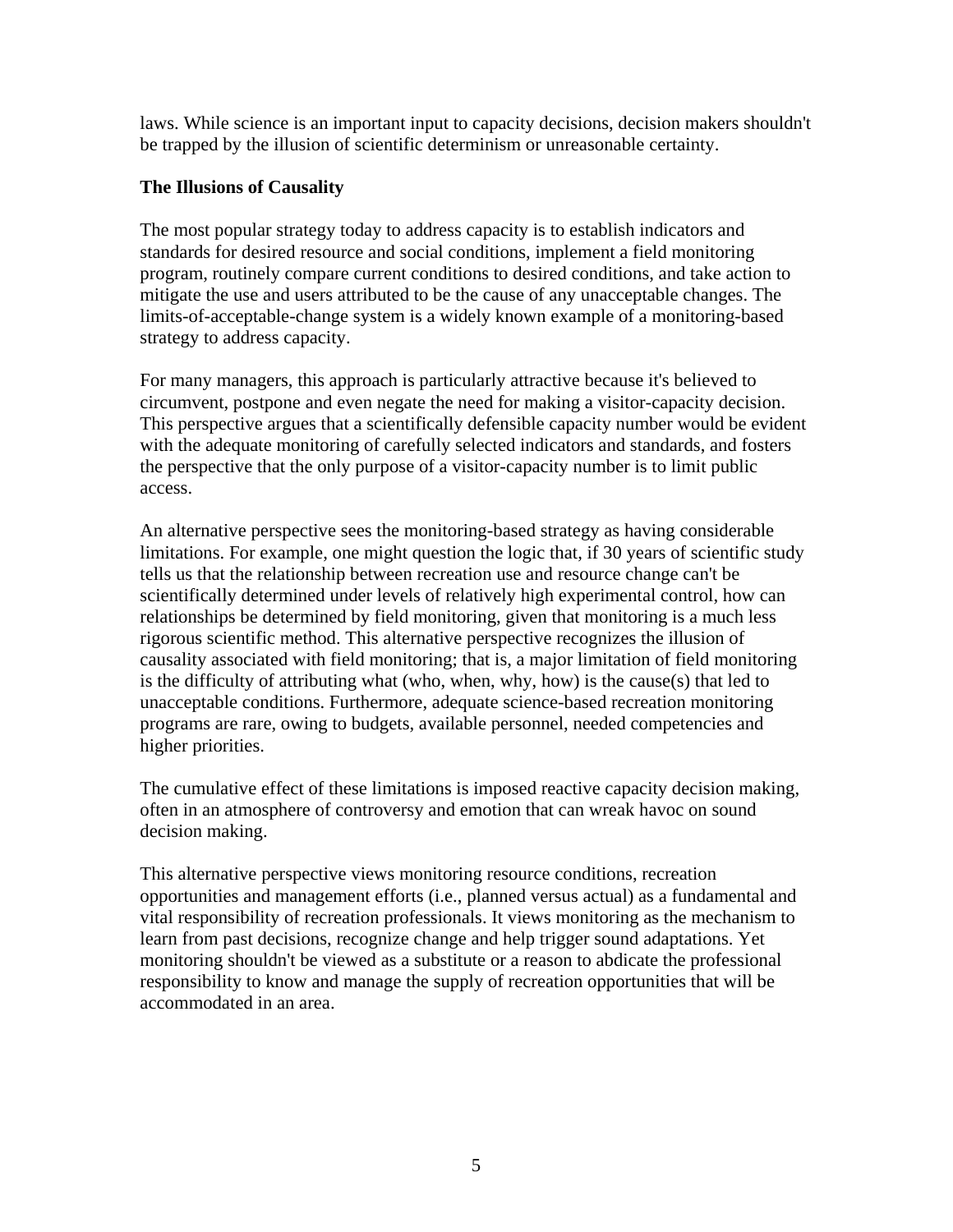#### **The Fear of Litigation**

A common perspective of litigation includes fear, anxiety and major conflict. The influence of this perspective has been significant, resulting in many visitor capacity decisions being dispatched to another time or person. In Applying Judicial Doctrine to Visitor Capacity Decision Making, I've described the situation as follows:

Most park and recreation professionals have had little, if any, experience with the judiciary. It's common to view the judicial branch akin to the "woodshed;" that is, to be litigated is to have one's integrity and competency questioned, to find fault and failure, to bring undue attention, to divert valuable time and resources, or to forego administrative discretion and power. To consider the judiciary as a valued management tool is an oxymoron for most.

The alternative perspective views the judiciary as a valued resource with more than 200 years of experience in making complex decisions, serving as the ultimate decisionmaking authority in the land, and employing a set of tools that can empower managers and improve decision making. Legal doctrines, such as judicial deference, ripeness, due diligence and due care, and sufficient evidence can provide a framework for managers to make better decisions and communicate more effectively. For example, the doctrine of judicial deference says that the court will support an administrative decision if there's demonstrable evidence that the decision is principled, reasoned and deliberate, and followed due process.

With any new law or its implementation (e.g., Endangered Species Act, Clean Air Act, National Environmental Policy Act), the judicial system is called upon to help interpret the law or ifs implementing regulations. Litigation is a natural part of the maturation and implementation of any law. Ironically, what the recreation profession fears is also what the profession needs; that is, the profession needs a body of case law to help define a legally sufficient visitor-capacity decision.

## **Other Dilemmas of Perspectives**

There are other dilemmas of perspective confounding our understanding of visitor capacity. Several are briefly mentioned in this section to arouse further dialogue.

What geographic scale should be used for capacity decisions? Most recreation science has focused at the site level, such as a campsite, trail segment or destination. What value might there be from considering capacity at the microorganism level? In The Future of Life, Edward Wilson reminds us that, while the ordinary perspective of wilderness may have vanished at Walden Pond, untrammeled nature and ancient wilderness lives on in the dirt and rotting vegetation. Alternatively, I've argued for seeing merit in addressing capacity decisions at a larger regional or "visitation range" scale. There may be an advantage to considering several scales in addressing visitor capacity.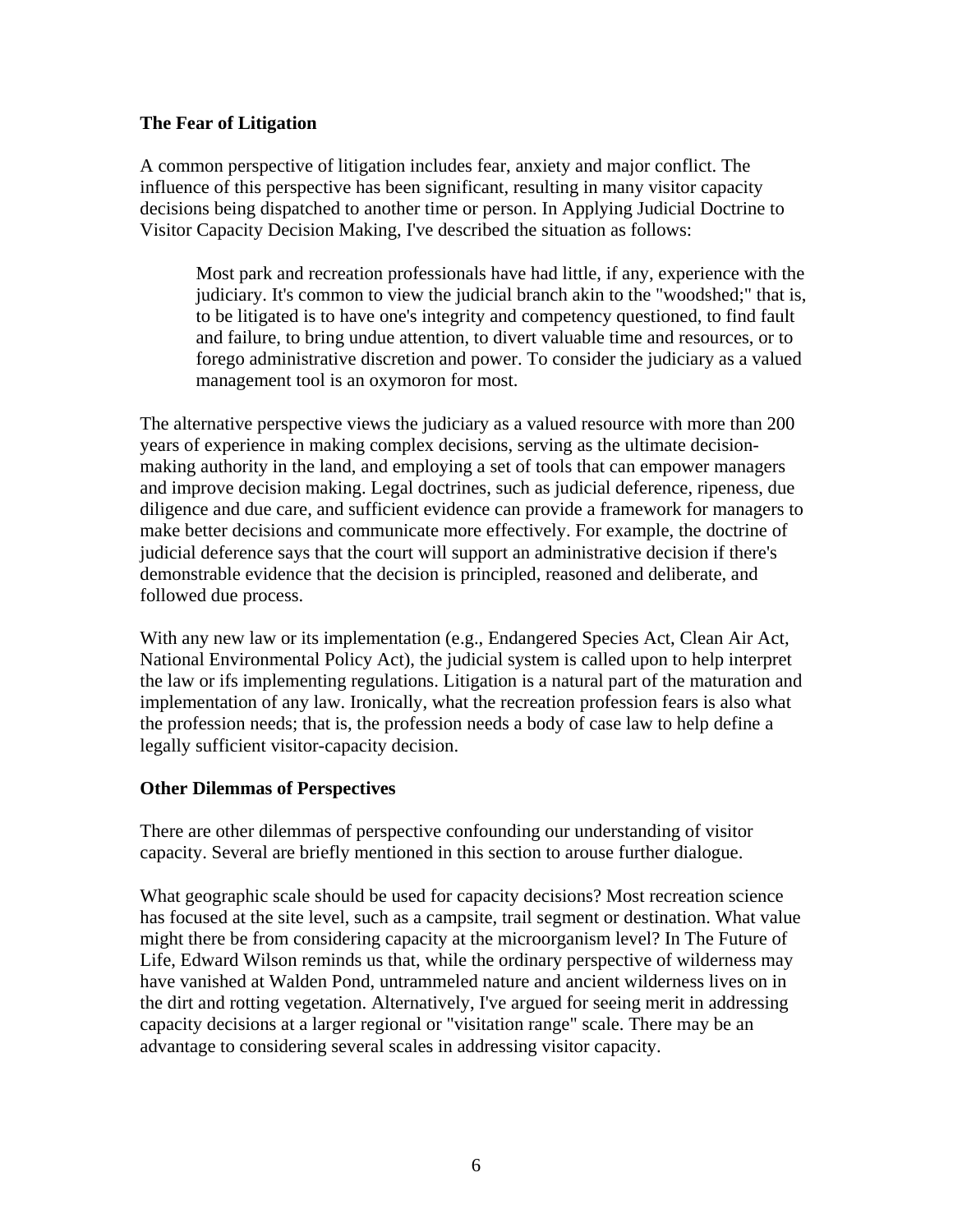Who should be considered in visitor capacity decisions? Most park and recreation plans and studies consider only the current on-site recreationists. Yet recreation science has acknowledged that visitors are often displaced from an area for capacity-related reasons. There are also socioeconomic trends and shifting populations that suggest a new future visitor. And, of course, there are those millions of disenfranchised Americans who aren't aware of our great outdoors, or who don't feel welcome there. It's not reasonable or legally sufficient to base a capacity decision or establish quality standards solely on input from the current visitors. This is akin to the private sector doing market research only on its current satisfied customer base.

How should a recreation experience be considered in capacity decisions? Most recreation science has focused on socialization, or specifically crowding, as a proxy to assess an area's recreation capacity. Yet recreation science has determined that a recreation experience is much more than socialization or crowding. A recreation experience is a composite of multiple experiential dimensions (e.g., challenge, freedom, physical exercise, escape from everyday stresses) that involve multiple senses (e.g., sight, sound, smell). The visual perception of a crowded condition is only one among many dimensions of a recreation experience, and it largely involves only one of the five senses. What value might there be from due consideration of the totality of the recreation experience?

Is the dilemma one of too much recreation demand or too little "perceived" recreation supply? Human rationality is based on the assumption that people have complete information. This assumption isn't reasonable because recreation visitors don't have full information about the recreation opportunities in an area.

It can be argued that the supply of opportunities on the ground is constrained by what's known by the visitor: that is, visitor capacity is a function of information and visitor knowledge. It would seem reasonable that the recreation capacity in an area could be increased if the visitors had full knowledge of the type and location of available recreation opportunities. Similarly, it would seem reasonable that visitors (recreation demand) would redistribute themselves and reduce the situations where demand exceeds supply if potential visitors could get full information about the diversity of available recreation opportunities.

Perhaps the dilemma is that the supply of recreation opportunities in the mind of the visitor isn't the same as the real supply of recreation opportunities being provided on the ground. Perhaps the dilemma is how to market and provide more complete information about the supply of recreation opportunities to past, present and potential visitors.

#### **Future Capacity**

In 2000, a French Concorde exploded upon takeoff from Paris. Immediately, the aircraft manufacturer began to investigate the fuel lines and all Concorde planes were grounded. Shortly thereafter, a home video of the incident showed a tire shredding and debris puncturing the fuel system. The tire manufacturer was asked to investigate. Later, a piece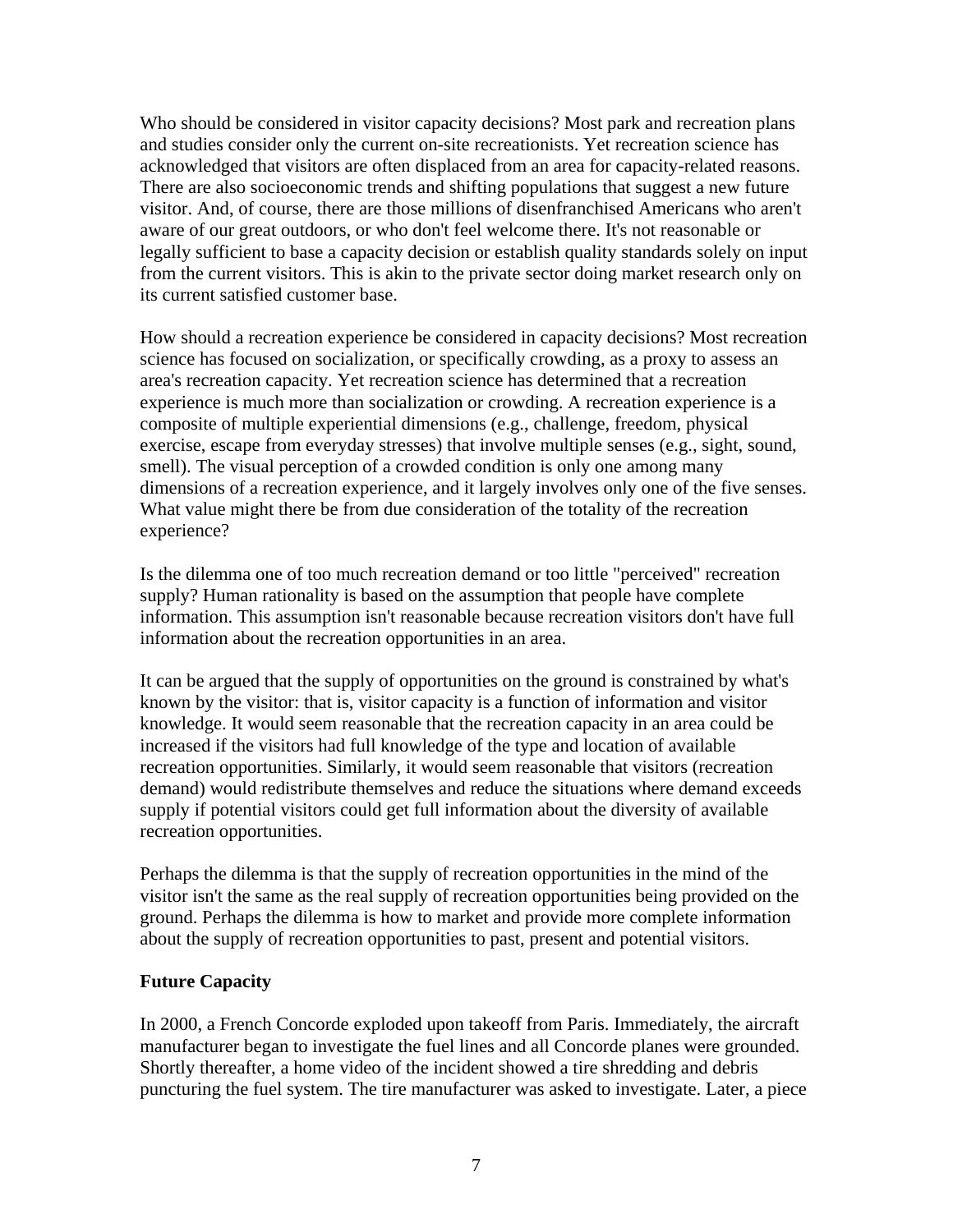of metal was discovered on the runway, which led to assessing the runway safety and maintenance procedures and standards. The first appearances of the cause of this tragedy were wrong. Visitor capacity also suffers from partial and incomplete first appearances.

At the conceptual level, the visitor-capacity dilemma requires a broadening of the dialogue and perspective. At the practical level, the visitor-capacity dilemma requires national coordination and leadership that transcends the individual agency perspectives, development of management plans that include quality standards and thorough descriptions of the desired recreation opportunity, utilization of sound professional judgment including the best available science, and an increased understanding of the wisdom of the judiciary.

Visitor capacity is the supply of available visitor opportunities that will be accommodated in an area. It's a basic and fundamental decision based on sound professional judgment. It's also a basic and fundamental responsibility for recreation professionals to know the supply of visitor opportunities for the area being managed. In the absence of proactively accepting its responsibility, the profession will be abdicating one of its most critical decisions to the political and judicial system.

# **The Multiple Purposes of a Visitor CAPACITY**

Supply measurement: A capacity is a numeric measurement of the supply of available recreation opportunities that will be accommodated in an area.

Trigger for actions and resources: A capacity is a trigger point (i.e., a number or numeric range), whereby as current use approaches or exceeds the available supply, predetermined management responses can be activated or resources allocated. A numeric capacity is, in effect, a trigger or signal to justify and activate a suite of management responses. In some instances, use exceeding capacity may justify the expansion of the supply of appropriate recreation opportunities, and in other instances, it may justify the alteration or limitation of use or demand.

Public and resource risk management: A numeric capacity is a reasonable and responsible risk management tool for situations where nature or human activity creates a high-risk environment for the public, or where human behavior might put the natural or cultural resources at risk.

Private sector and community predictability: A numeric capacity provides clarity for business people to act and plan accordingly. By comparing current demand with available supply, private sector permittees and communities can anticipate their growth trend and potential, plan appropriate investment opportunities or divestiture steps, or take collaborative actions with land managers to mitigate negative consequences of demand approaching or exceeding capacity.

Visitor trip planning: A numeric capacity, particularly when compared to real-time use levels, can be very helpful information to a discerning recreationist. For example, visitors